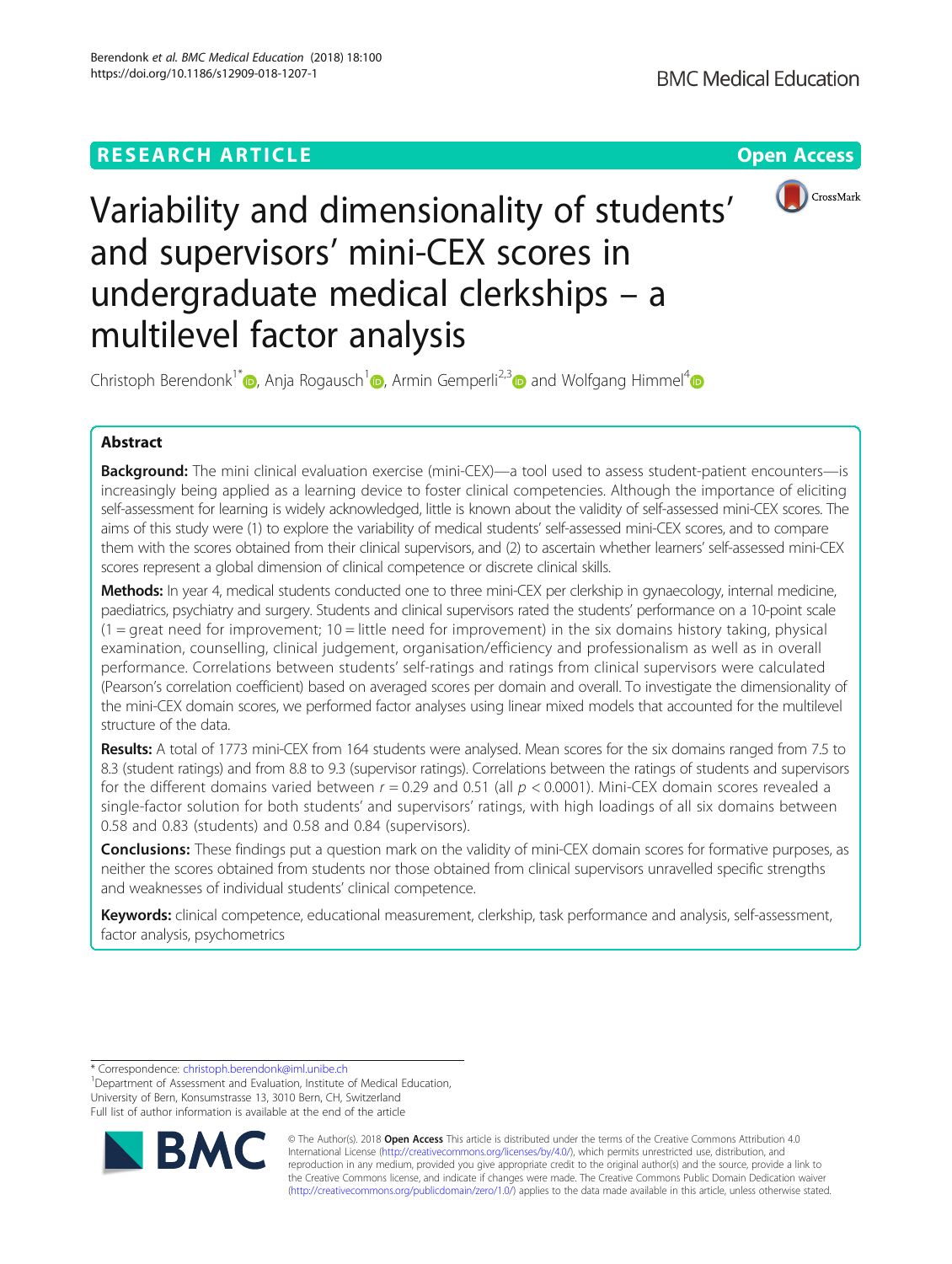#### Background

The mini clinical evaluation exercise (mini-CEX) is widely applied to assess clinical competencies in undergraduate and postgraduate medical education [\[1](#page-6-0), [2\]](#page-6-0). In a mini-CEX, a supervisor observes a trainee during a patient encounter and rates the performance in different domains, such as history taking, physical examination, professionalism etc.

Over the years, the focus of mini-CEX has gradually shifted from assessment of learning to assessment for learning [[3\]](#page-6-0). For the latter purpose, it is especially important that a mini-CEX highlights specific strengths and areas for improvement of individual trainees' clinical performance. If, for example, a student takes a history completely and thoroughly, but is unable to come up with a reasonable differential diagnosis, he or she should receive different ratings for the two domains 'history taking' and 'clinical judgement'. However, it appears that clinical supervisors do not assess the different domains separately. Several studies have demonstrated that mini-CEX domain scores correlate highly with each other [\[2,](#page-6-0) [4,](#page-6-0) [5](#page-6-0)]. Moreover, factor analytic studies in undergraduate [\[6\]](#page-6-0) and postgraduate training [[7](#page-6-0)] revealed that only one factor accounted for the variance in the different mini-CEX domain scores.

In contrast, there is some evidence that trainees' selfassessed performance might capture distinct dimensions of clinical competence. Haffling and colleagues demonstrated that students who self-assessed their clinical competence in eight different domains spread their scores in a wider range compared to their educational supervisors [[8\]](#page-6-0). Moreover, Braend and colleagues analysed 380 student-patient encounters and found that students were more specific and concrete in their self-evaluation compared with their supervisors [[9](#page-6-0)]. Especially if the assessment serves a formative purpose, it is generally recommended to incorporate the learners' perspective [\[10](#page-6-0)]. Self-assessment should stimulate learners' reflection on their own performance and help them to identify their strengths and weaknesses [[9](#page-6-0), [11](#page-6-0)].

Although the importance of eliciting learners' selfassessment in mini-CEX has been emphasised [[3,](#page-6-0) [12](#page-6-0)], formalised self-assessment within mini-CEX is still rare. Consequently, little is known about the validity of selfassessed mini-CEX scores. According to Kane's validity framework, the link between assessment scores and their intended interpretations is the most important step in a series of arguments [[13](#page-6-0)]. In a formative setting, therefore, mini-CEX scores are valid if students and supervisors are able to draw meaningful conclusions from mini-CEX domain scores and identify specific strengths and weaknesses of the students' performance.

The aims of this study were first, to explore the variability of students' self-assessed mini-CEX domain scores, and to compare them with the scores obtained from their clinical supervisors; and, second, to ascertain whether students' self-assessed mini-CEX domain scores represent—akin to supervisors' scores—a single dimension or discrete facets of clinical competence. For this purpose, we retrospectively analysed students' and clinical supervisors' mini-CEX scores obtained during clerkships in undergraduate medical training.

#### Methods

#### Setting

During their clerkships in gynaecology, internal medicine, paediatrics, psychiatry and surgery, all 4th-year medical students at the University of Bern underwent a specified number of one to three mini-CEX per clerkship: gynaecology (2 mini-CEX), internal medicine (2 mini-CEX), paediatrics (3 mini-CEX), psychiatry (3 mini-CEX), surgery (1 mini-CEX). These clerkships can be performed in a variable order and took place at 45 different teaching hospitals affiliated with the University Medical Centre. Before the clerkships took place, interactive workshops and course material (incl. training videos) regarding the use of the mini-CEX and its formative purpose were offered to all staff responsible for the clerkship. The students received information about the aim and processes of the in-training assessment as well.

#### **Instruments**

The mini-CEX forms were adapted from the original mini-CEX developed by the American Board of Internal Medicine [[1\]](#page-6-0) in order to support the formative purpose of the assessment. In contrast to the original mini-CEX, anchors for ratings were not based on labels such as 'unsatisfactory' to 'superior', but instead on 'need for improvement', and dedicated space was provided for narrative comments about observed strengths and areas for improvement. We have provided a detailed description of the adaptations and an example of the mini-CEX elsewhere [\[14\]](#page-6-0).

Clinical supervisors were asked to rate the students' performance in a directly observed student-patient interaction on a 10-point mini-CEX rating form, ranging from 1  $($  = great need for improvement) to 10  $($  = little need for improvement) in the following six domains: history taking, physical examination (for psychiatry: psychiatric status), counselling, clinical judgement, organisation/efficiency and professionalism as well as an overall impression of students' performance. Students were asked to rate their performance on a separate form using an identical scale. Both clinical supervisors and students were asked to leave domains empty if these had not been observed or performed.

All data of this study has been collected within the regular curricular activities. According to the school's regulation, anonymized/pseudonymised data from mini-CEX and other assessments can be used for quality assurance and research purpose. As only routinely collected, pseudonymised data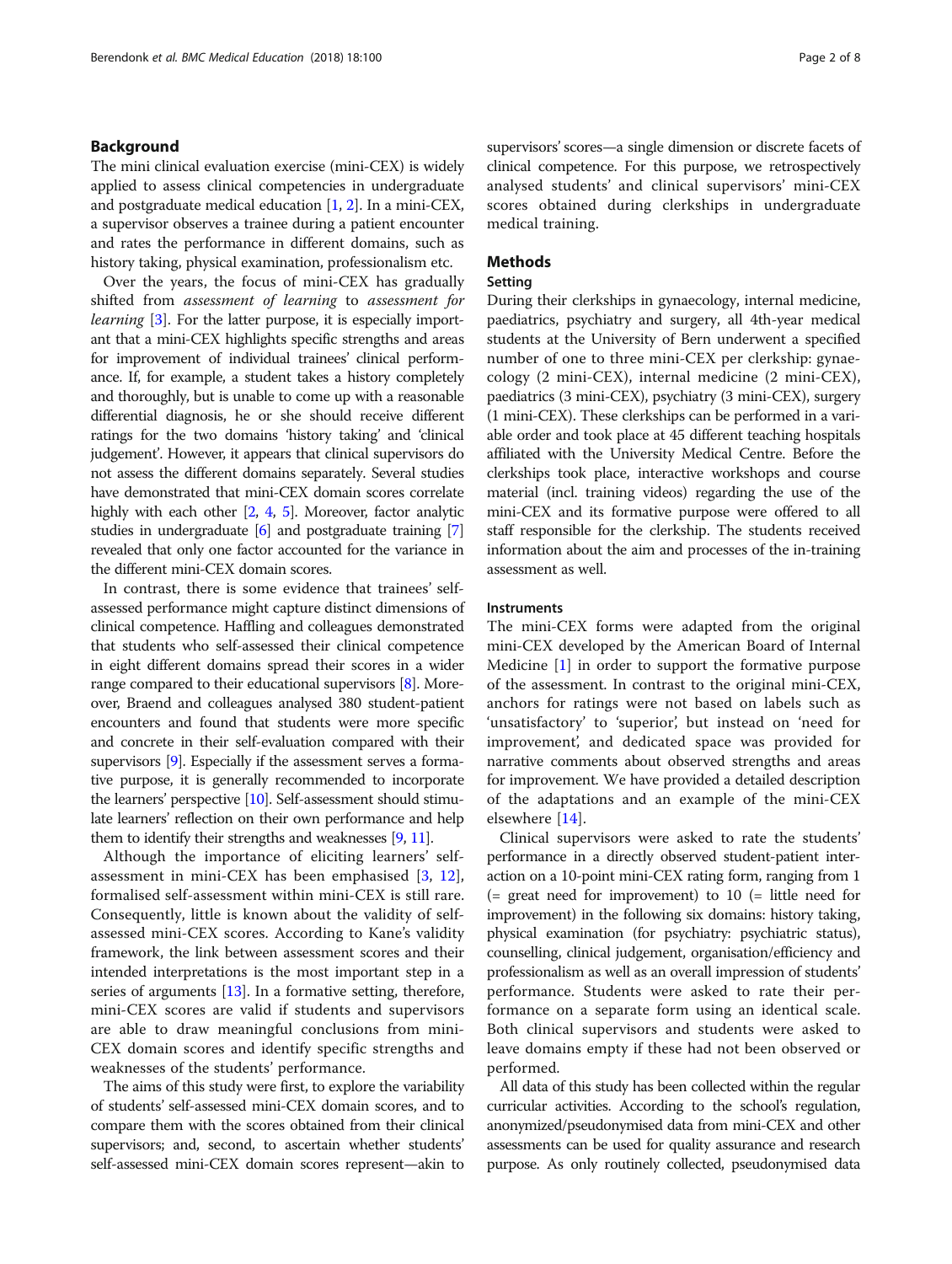were retrospectively analysed consent to participate was not possible and the study was deemed exempt from formal ethical approval according to the local regulations. Moreover, analysing the data did not affect the participants in any way.

Within this dataset, the alignment between learning needs and the learning goals [\[14](#page-6-0)] and score-influencing context characteristics [[15\]](#page-6-0) were analysed and reported separately.

#### Statistical analysis

#### Variability of self- and supervisor assessments

First, we describe the students' and supervisors' mini-CEX ratings by domain using means and standard deviations (SDs), including a sub-analysis across the different clerkships. To analyse the correlation of the six single domain scores with each other, we calculated Pearson's correlation coefficients (with their  $p$ -values) based on averaged scores per domain (separate analyses for students' and supervisors' assessments).

We also calculated Cronbach's alpha as a measure of internal consistency or reliability for the 6-domain scale. To determine how each domain reflects the reliability of the scale, we also calculated a coefficient alpha after deleting each variable independently from the scale.

#### Correspondence of self- and supervisor assessments

Based on the averaged mini-CEX scores (see above), we calculated the correlations between the corresponding scores (domain and overall, respectively) obtained from student self-assessment and supervisor assessment, using Pearson's correlation coefficients (with their p-values).

#### Dimensionality of self- and supervisor-assessed mini-CEX domain scores

To check whether the assessments of both students and clinical supervisors represent one global dimension or several different dimensions, we performed factor analyses.

As a first step for these analyses, we had to find a solution for the problem of missing values. Given that not all six dimensions of a mini-CEX can be necessarily observed during an individual student-patient interaction (which usually lasts for 15 min), students and clinical supervisors were instructed to rate only those dimensions of mini-CEX that were actually carried out. This policy generated a lot of missing values. To prevent the sample from shrinking too strongly, we decided to impute missing values. If one or several domains of a mini-CEX assessment were missing, we imputed the missing values with the mean of the remaining five or fewer domains. If the scores for all six dimensions were missing, we deleted the respective mini-CEX assessment. To assess the potential bias of

Since our data had a multilevel structure, with assessments nested in students, clinical supervisors, clinics and specialties, we used linear mixed models to estimate the correlation matrix to be subsequently used in a factor analysis, similar to Cook et al. [\[7](#page-6-0)]. We considered dependence among assessments within each of the specialties, within clinics, supervisors and students and repeated assessments of the same student-supervisor pair. The exact model specification is presented with the respective SAS syntax (exemplified for clinical supervisors) in the appendix [see Additional file [1](#page-6-0)].

We performed a common factor (principal axis) analysis on the adjusted correlation matrix regarding the six subdomains, estimating initial communalities using squared multiple correlations. Finally, we repeated these analyses using principal component analysis, retaining all factors with an eigenvalue  $\geq$ 1. We used varimax rotation if > 1 factors were found. All analyses were performed using SAS 9.4 for Windows (SAS Statistical Analysis System Institute, Inc., Cary, NC, USA).

#### **Results**

#### Sample and general assessment characteristics

A total of 512 clinical supervisors from 45 clinics of the University of Bern and affiliated teaching clinics were involved, resulting in a total of 1783 mini-CEX assessments for 165 fourth-year medical students (96 females). Assessments were nested in students, who were then nested in clinics (not all students had been seen by all supervisors, and nor had any single supervisor seen all students). Moreover, different students who were assigned to the same clinic were not necessarily assessed by the same supervisors, as the pool of supervisors in larger clinics is extensive. The median duration of observation was 15 min and the median duration of feedback was 5 min.

We excluded ten mini-CEX from one student with outlying low scores, resulting in a total of 1773 mini-CEX: 158 for surgery, 322 for gynaecology, 322 for internal medicine, 480 for paediatrics and 491 for psychiatry. For most of the five specialties, the required number of mini-CEX was performed by each student; the minimum was 96% for surgery, the maximum 99% for psychiatry). More than 92% of the students submitted the required number of 11 mini-CEX. While 86% (1525/1773) of the students assessed the professionalism item and 85% (1515/1773) the organisation/efficiency item, the other four items had lower rates: 76% (1344/1773) assessed clinical judgement and 74% (1305/1773) physical examination, 54% (956/1773) history taking and 27% (484/1773) counselling. The respective figures for supervisors were 86%, 82%, 72%, 77%, 58% and 31%.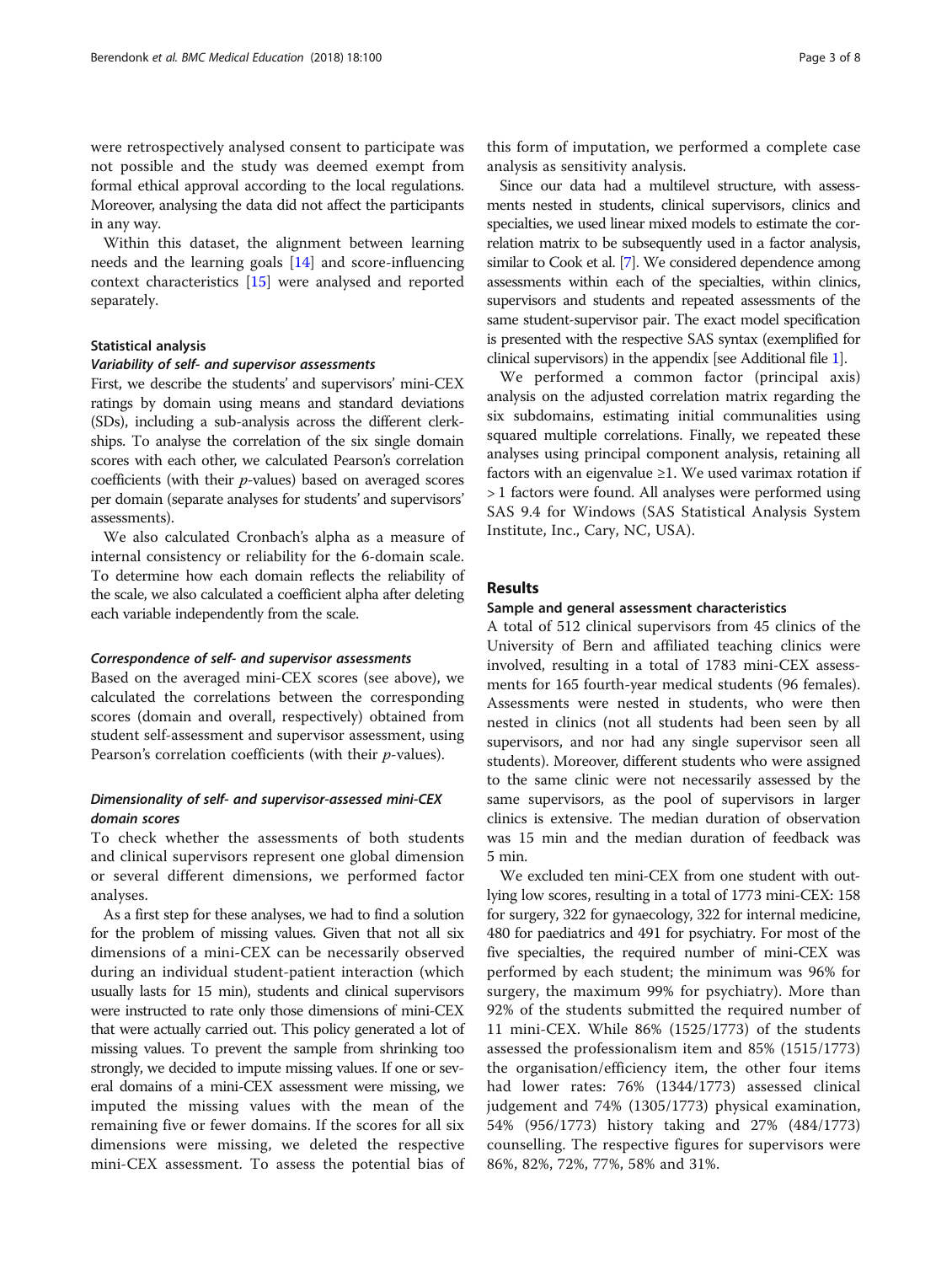#### Variability of self- and supervisor assessment

The analyses in the following two sections are based on the students' and supervisors' 1773 mini-CEX assessments. Missing values were not imputed in these sections. Mean scores for overall assessment and the six domains ranged from 7.5 to 8.3 (students' self-assessment) and from 8.8 to 9.2 (supervisors' assessment; Fig. 1). The ceiling effect and low variability were almost the same when comparing these ratings across the different clerkships. The students' scores ranged from 7.4 (SD 1.3) for clinical judgment in gynaecology to 8.3 (SD 1.07) for professionalism in paediatrics. The supervisors' scores ranged from 8.3 (SD 1.4) for clinical judgement in surgery to 9.3 (SD 0.9) for professionalism in psychiatry.

All correlations between the six domains were high and statistically significant ( $p < 0.0001$ ). Correlations ranged from 0.47 (professionalism and counselling) to 0.60 (physical examination and clinical judgement) for students, and from 0.51 (professionalism and counselling) to 0.70 (physical examination and history taking) for clinical supervisors. Although history taking and physical examination correlated somewhat higher (0.58 for students and 0.70 for supervisors), all other correlations were also at a high level. For example, the domain 'organization' correlated with all other domains in a range between 0.47 and 0.57 (students) and 0.52 and 0.65 (supervisors), respectively.

Cronbach's alpha was very high for the six domains, at .86 for students' scores and .90 for supervisors' scores. The standardised alpha remained almost the same after removing any of the six domain variables ranging between .83 and .85 for students and between .87 and .90 for supervisors. Each of the six variables is clearly strongly correlated with all other variables.



#### Correspondence of self- and supervisor assessment

Pearson's correlation coefficient between students' and supervisors' overall scores was  $r = 0.38$  ( $p < 0.001$ ). Correlations between the students' and supervisors' ratings for the different domains varied from  $r = 0.29$  (professionalism) to 0.51 (counselling) and were all significant  $(p < 0.0001)$ .

#### Dimensionality of self- and supervisor-assessed mini-CEX domain scores

To account for the multilevel structure of the data (i.e. repeated assessments between the same student and supervisor, clinic, specialty), we performed principal components analyses on the adjusted correlation matrix estimated by the linear mixed models. We first imputed missing values in any of the six mini-CEX domains with the mean of the remaining five or fewer domains. In 73 mini-CEX from the students and in 10 mini-CEX from the supervisors, all six items were missing, meaning that imputation was not possible and the complete assessment was missing. So, the analysis for students comprised 1700 assessments, that for supervisors 1763 assessments.

Principal component analysis showed that both students' self-assessment and supervisors' assessments could be explained by one underlying factor only (Table 1). This factor explained 50% of the variance in student scores and 56% of the variance in supervisor scores. Factor loadings of the six domains on this single factor ranged from 0.58 to 0.83 for students' assessment and from 0.58 to 0.84 for supervisors' assessment.

We repeated the factor analysis for a complete case sensitivity analysis, excluding all mini-CEX with one or more missing values. This reduced the sample of mini-CEX from  $n = 1700$  to 171 in the case of students and from  $n = 1763$  to 222 in the case of supervisors. Unsurprisingly, the loading of the six items and the explained variance were lower, but again, only one factor emerged in both cases (data not shown).

Table 1 Factor loadings for mini-CEX domain scores of students' and clinical supervisors' assessment, following principal components analysis

| Domain                         | Students' assessment:<br>factor 1 (49.7% of<br>variance explained) | Clinical supervisors'<br>assessment: factor 1<br>(56.2% of variance explained) |
|--------------------------------|--------------------------------------------------------------------|--------------------------------------------------------------------------------|
| History taking                 | 0.78                                                               | 0.80                                                                           |
| Physical<br><b>Examination</b> | 0.73                                                               | 0.76                                                                           |
| Counselling                    | 0.83                                                               | 0.84                                                                           |
| Clinical judgment              | 0.67                                                               | 0.72                                                                           |
| Organisation &<br>Efficiency   | 0.69                                                               | 0.73                                                                           |
| Professionalism                | 0.58                                                               | 0.58                                                                           |
|                                |                                                                    |                                                                                |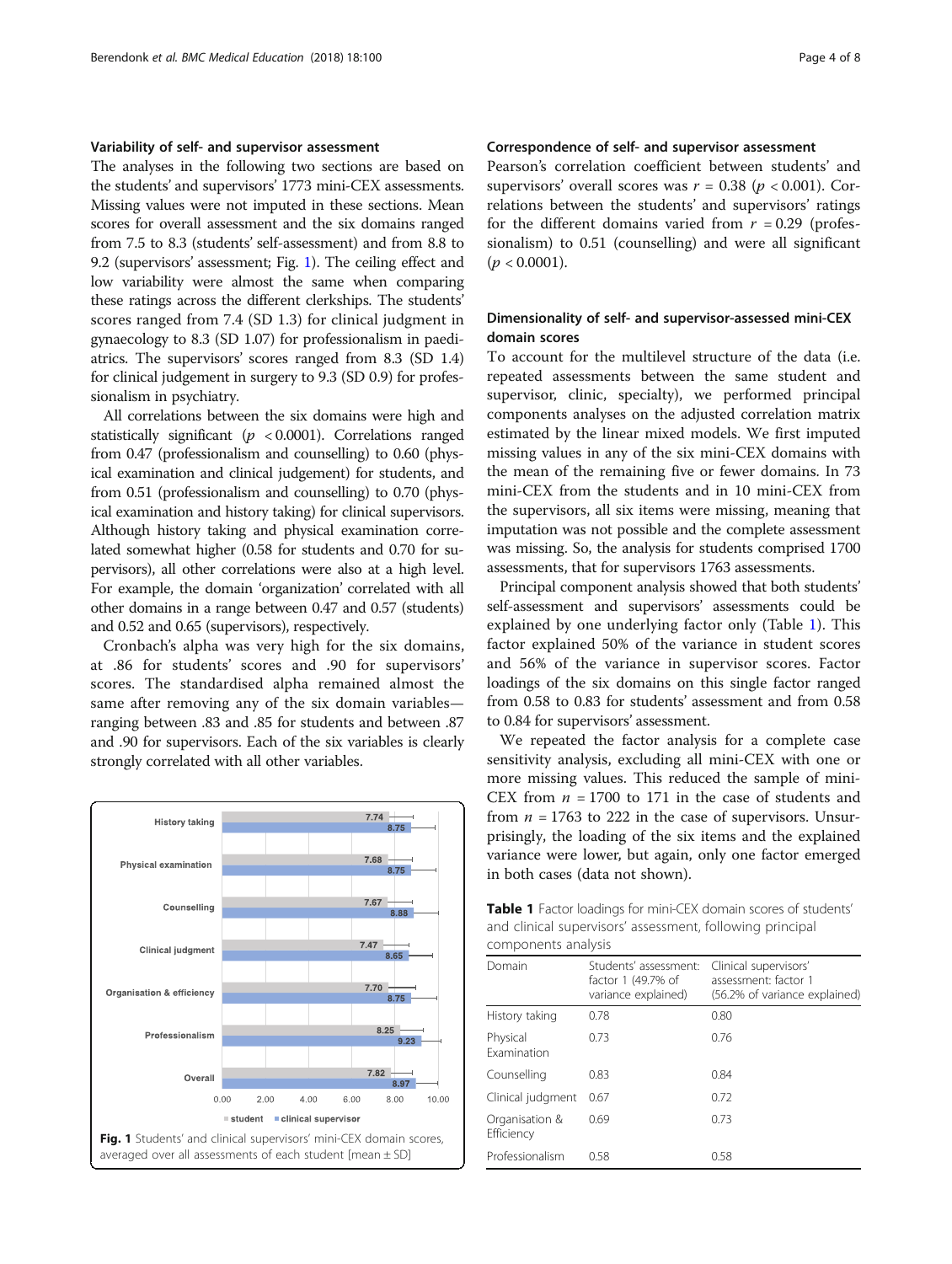#### **Discussion**

The variability of students' and clinical supervisors' mini-CEX domain scores obtained from different clerkships in undergraduate training was rather low. Both of these scores showed a notable ceiling effect, which was particularly pronounced among clinical supervisors. The correlation between the students' and supervisors'scores was moderate to fair. More importantly, all six domain scores correlated consistently high, even those dimensions that had, at first glance, little in common such as counselling and organization. Consequently, factor analysis of students' and supervisors' scores revealed a single-factor solution.

Range restriction and high ratings for mini-CEX scores have been described in other studies from undergraduate [[16,](#page-6-0) [17](#page-6-0)] as well as postgraduate education [\[18](#page-6-0), [19\]](#page-6-0). This range restriction of real-life performance assessment stands in contrast to the wide range of scores attributed to performance assessment in simulated/experimental settings, where there is no professional relationship between trainees and assessors [\[5,](#page-6-0) [20](#page-6-0), [21\]](#page-6-0). Such grade inflation in apprenticeship types of assessment may be due to the supervisors' double role [[22\]](#page-6-0): If clinical supervisors have to decide between their role as a coach (assisting the trainee in improving their clinical skills) and their role as a judge (rating the performance of the trainee), they usually choose the role of the coach [\[23](#page-6-0)].

At first glance, students' self-assessed scores seem to be somewhat more realistic and less prone to grade inflation compared to scores from their supervisors. However, self-assessment may also be 'strategic' and influenced by the social context and direct interaction with the teacher. This is unsurprising, as self-assessment is best characterised by 'multiple tensions arising from complex interactions among competing internal and external data and multiple influencing conditions' [[24](#page-6-0)]. In other words, self-assessment is conducted against the background of diverse, mutually interacting factors: purpose of the assessment (whereby the officially declared goal does not have to be congruent with the personally defined goal of the individual student), belief about one's self-efficacy [[25](#page-6-0)] and the specific characteristics of the context in which the self-assessment takes place [\[26\]](#page-6-0).

In general, self-assessments should never stand alone and should always be accompanied by feedback from supervisors ― not least because students tend to over- or underestimate their performance [\[27](#page-6-0)]. In our study, the correlations between students' and supervisors' mini-CEX scores were moderate to fair. These findings are in line with several other studies ― summarised in a systematic review by Colthart et al. ― indicating that practical skills may be better measured through self-assessment than through knowledge-based activities [\[28\]](#page-6-0). This correspondence between students and supervisors is reassuring and might be a starting point for discussions (feedback)

about individual students' clinical performance and how it can be improved in the future.

Factor analysis of clinical supervisors' mini-CEX domain scores revealed one single underlying factor. This finding corroborates the results of Cook [\[7](#page-6-0)], who found a single factor for trainers' mini-CEX domain scores of internal medicine residents. Our results thus add to the understanding of mini-CEX scores by replicating Cook's findings in a different setting (Europe vs. North America), at a different stage of education (undergraduate vs. postgraduate education) and applying different types of scale (10- vs. 5-point scale).

More importantly, factor analysis of students' self-assessed mini-CEX domain scores also revealed a single-factor solution. In other words, not only supervisors' but also students' mini-CEX domain scores measure a single global dimension of clinical competence. The difficulty of treating an individual performance as a compound of separate qualities and of assigning an individual score to each of these qualities is known as the 'halo' effect. This effect was first described by Thorndike almost a century ago [[29\]](#page-7-0). Results of experimental studies suggest that halo effects operate in social interaction as well [[30\]](#page-7-0). These findings highlight once again the fundamental influence of social factors in human judgement [\[22](#page-6-0)].

Moreover, other studies from psychology demonstrate that decision makers who feel accountable for their actions exhibit greater analytic complexity [\[31](#page-7-0)]. It can be argued that in our setting, with its formative purpose of the assessment, neither students nor clinical supervisors attributed a great deal of importance to the scores assigned. Factor analytic studies of performance assessment with a summative purpose, in contrast, demonstrate a two-dimensional model [[32](#page-7-0), [33](#page-7-0)]. In other words, a lack of accountability may be an additional reason why students and supervisors alike assessed students' performance by only one dimension.

#### Limitations and strengths of the study

More rigorous faculty and student training (in the use of the mini-CEX) might have led to a somewhat different outcome. However, faculty training seems to have no relevant impact on factor structure [[7\]](#page-6-0) or reliability [\[34](#page-7-0)]. The complex, multifaceted nature of self-assessment makes it implausible that a limited intervention would substantially change the self-assessment behaviour of students either [[25](#page-6-0)].

Part of the correlation between students' self-assessed scores and scores from supervisors might be due to prior (oral) exchange of evaluation before filling in the assessment form. We have no data on / insight into how the encounter actually took place. However, students and supervisors were instructed to fill in the assessment form first, and only after that to start the (verbal) feedback.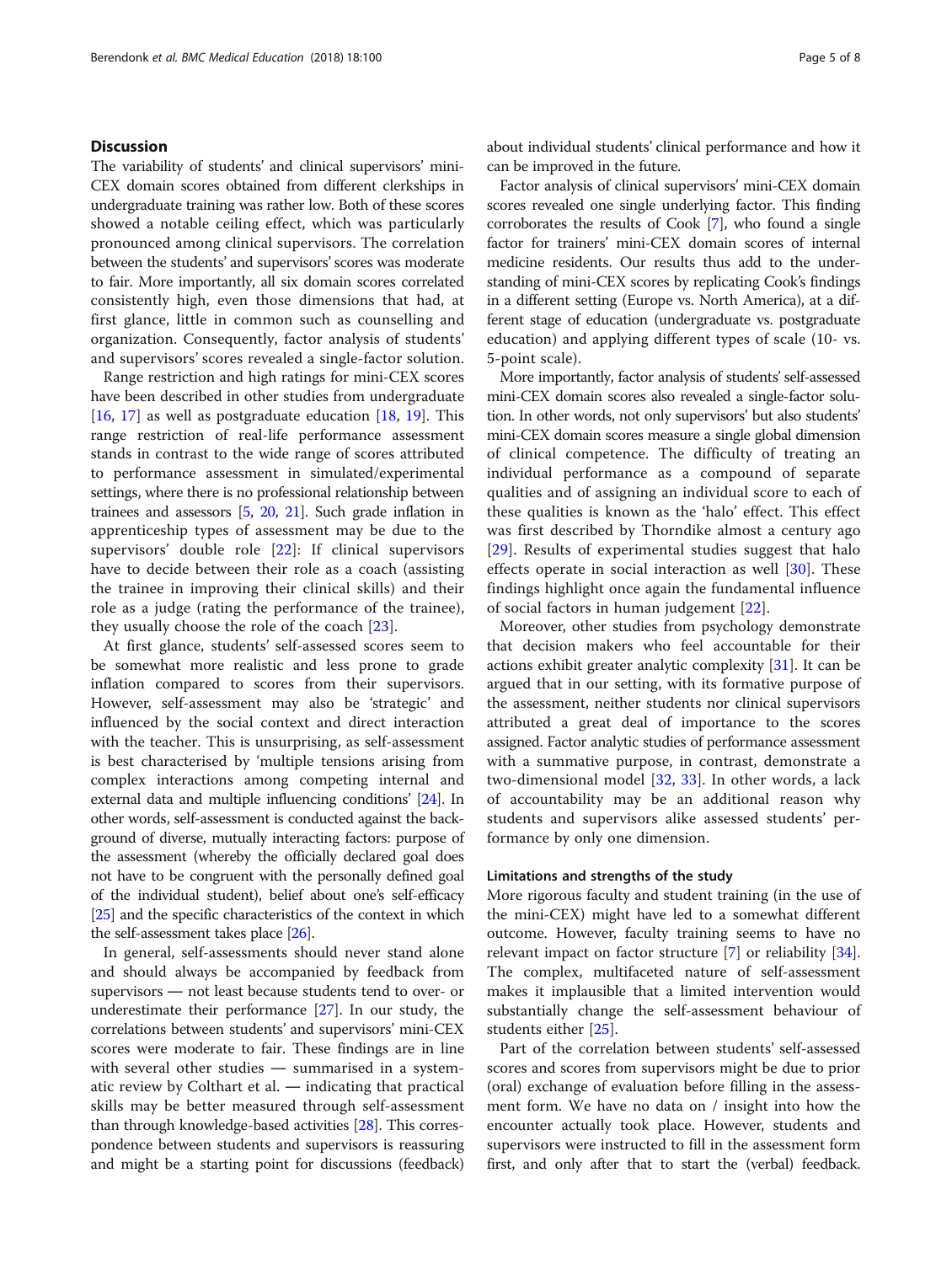Moreover, a reasonably good correlation of self-assessment with observed measures of practical skills has also been described by others [[35](#page-7-0)–[38](#page-7-0)].

Due to a rather high number of missing values, at least in some mini-CEX domains, we imputed missing data. We had the choice between two alternatives—both entailing advantages and disadvantages:

- (i) Following the idea of an 'overall impression' of an examination, one could impute the missing value with the mean of the remaining five or fewer domains of the mini-CEX. Of course, if all six domains are missing, no imputation can be performed and the complete assessment is missing. This imputation has the advantage that it reflects the current state of a student's knowledge and skills in the respective medical area. The disadvantage is that this imputation supports the supposed tendency of the mini-CEX scores to represent only one underlying factor.
- (ii) In another form of imputation, one could replace a missing value with the average of the same person in the same domain from other non-missing mini-CEX examinations. If, for example, a student or the supervisor had not filled in a score for history taking in a paediatric examination, one could impute this missing value with the student's mean of all history-taking scores from his or her other examinations. While this approach would not necessarily support the one-factor hypothesis, this imputation procedure would be in conflict with the well-established concept of 'content specificity' of competence [[39](#page-7-0)]. Performance in one area does not predict performance in other areas very well [[40](#page-7-0)]. Moreover, such an imputation procedure would not allow the consideration of changes over time. For all of these reasons, we decided on the first alternative. This approach was validated with a complete case analysis as sensitivity analysis.

The strength of this study is the large sample size, including several specialties and teaching clinics. However, we have to consider that each student contributed to more than one assessment and the students were nested within specialties, clinics and supervisors. In such cases, statistical dependency may occur. The multilevel design of the study helped to avoid considering the assessments as independent and violating the independence assumption of conventional statistical methods. At first glance, the high number of missing values in certain mini-CEX domains might be seen as a weakness of our study. However, an assessment of all six domains in every 15-min studentpatient encounter would not have been credible. Moreover, the distribution of scored (and missing) domains is meaningful, as the generic domains of 'organisation/efficiency'

and 'professionalism' were assessed in the vast majority of all mini-CEX. In contrast, students and clinical supervisors had to set a focus on either 'history taking', 'physical examination' or 'counselling' in the 15-min encounter. Unsurprisingly, 'counselling' was the domain with the highest number of missing values: It is a skill that is

often not yet mastered and therefore not implemented by medical students in their first clerkships. We therefore argue, much to the contrary, that the number of missing values is convincing evidence that the students and clinical supervisors used the mini-CEX carefully and conscientiously.

#### Implications for practice

Our results have implications for the utility of mini-CEX scores in undergraduate medical education. Neither the assessment from students nor that from supervisors seems to differentiate between separate dimensions of medical students' clinical competence (i.e. history taking, physical examination, clinical judgement). The fact that mini-CEX domain scores cannot differentiate between separate aspects of clinical competence and that variance in mini-CEX scores arises to a far greater extent from supervisors than from students  $[19, 41]$  $[19, 41]$  $[19, 41]$  $[19, 41]$  $[19, 41]$  threatens the validity of mini-CEX scores. Cook and colleagues concluded that such findings render mini-CEX domain scores inadequate for moderate- or high-stakes summative assessment [\[7\]](#page-6-0). If Kane's framework is used to construct an argument to support the intended interpretations of formative mini-CEX domain scores—to detect specific strengths and weaknesses of individual students' clinical competence—it becomes evident that such scores have little validity. As validity is not a property of an instrument per se but rather of the instrument scores to be used for a specific purpose  $[42]$ , we would like to extend Cook's statement insofar as mini-CEX domain scores are of limited value in formative assessment as well.

These findings do not necessarily contradict the importance of mini-CEX in formative in-training assessment. However, the value of directly observed student-patient interaction lies not in (the inherently flawed) scores but rather in the rich narrative feedback that stimulates a meaningful discussion between students and clinical supervisors [[3,](#page-6-0) [22](#page-6-0)].

### Conclusions

Students' self-assessed mini-CEX domain scores as well as the scores obtained from their clinical supervisors measure a single global dimension of medical students' clinical competence. This finding puts a question mark on the utility of mini-CEX domain scores for formative purposes, as these scores do not unravel specific strengths and weaknesses of individual students' clinical competence.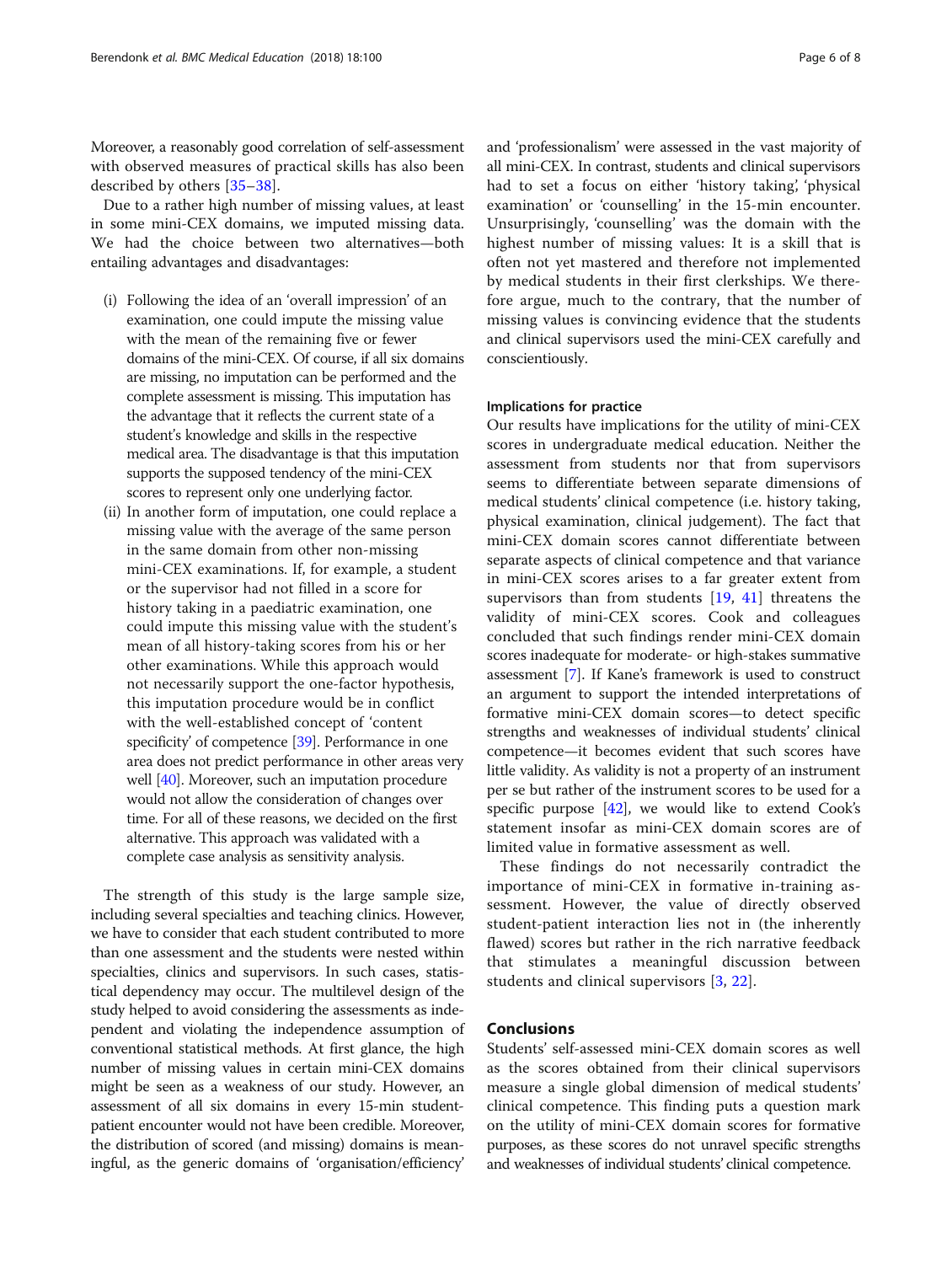#### <span id="page-6-0"></span>Additional file

[Additional file 1:](https://doi.org/10.1186/s12909-018-1207-1) Appendix. SAS code for the multilevel factor analysis, exemplified for clinical supervisors. (DOCX 19 kb)

#### Abbreviations

mini-CEX: Mini clinical evaluation exercise; SAS: Statistical Analysis System

#### Acknowledgements

The authors thank all students and clinical supervisors for participating in this study. Special thanks go to Professor Christine Beyeler, who initiated the integration of self-assessment in mini-CEX in Switzerland and gave important feedback in the initial phase of the study, as well as to Felicitas-Maria Lahner for her valuable feedback on an earlier version of the manuscript.

#### Availability of data and materials

Datasets analysed during the study are available from the corresponding author on reasonable request, recognizing that examination results and examiner ratings are sensitive data.

#### Authors' contributions

CB and WH were responsible for defining the research questions and drafting the manuscript, including the analysis and interpretation of data. AG made a substantial contribution to the analysis and interpretation of data and helped to develop the appropriate SAS statements for multilevel analyses. AR and CB significantly contributed to the initiation, development and implementation of workplace-based assessment. All authors contributed to and approved the final manuscript for publication.

#### Ethics approval and consent to participate

As only retrospective analyses of routinely collected, pseudonymised data were performed, and no patient data were involved, the study was regarded as exempt from formal ethical approval according to the regulation of the ethics committee ('Kantonale Ethikkommission') associated with the Medical Faculty of the University of Bern. Special measures were undertaken to guarantee the anonymity of the participants.

#### Competing interests

The authors declare that they have no competing interests.

#### Publisher's Note

Springer Nature remains neutral with regard to jurisdictional claims in published maps and institutional affiliations.

#### Author details

<sup>1</sup>Department of Assessment and Evaluation, Institute of Medical Education, University of Bern, Konsumstrasse 13, 3010 Bern, CH, Switzerland. <sup>2</sup>Department of Health Sciences and Health Policy, University of Lucerne, Lucerne, Switzerland. <sup>3</sup>Swiss Paraplegic Research, Nottwil, Switzerland.<br><sup>4</sup>Department of General Practice, University Medical Center Göttinger <sup>4</sup>Department of General Practice, University Medical Center Göttingen, Göttingen, Germany.

#### Received: 22 June 2017 Accepted: 20 April 2018 Published online: 08 May 2018

#### References

- 1. Norcini JJ, Blank LL, Arnold GK, Kimball HR. The mini-CEX (clinical evaluation exercise): a preliminary investigation. Ann Intern Med. 1995;123(10):795–9.
- 2. Norcini JJ, Blank LL, Duffy FD, Fortna GS. The mini-CEX: a method for assessing clinical skills. Ann Intern Med. 2003;138(6):476–81.
- 3. Norcini J, Burch V. Workplace-based assessment as an educational tool: AMEE Guide No. 31. Medical teacher. 2007;29(9):855–71.
- 4. Kogan JR, Bellini LM, Shea JA. Feasibility, reliability, and validity of the mini-clinical evaluation exercise (mCEX) in a medicine core clerkship. Academic medicine : journal of the Association of American Medical Colleges. 2003;78(10):S33–5.
- 5. Cook DA, Beckman TJ. Does scale length matter? A comparison of nine- versus five-point rating scales for the mini-CEX. Advances in health sciences education : theory and practice. 2009;14(5):655–64.
- 6. Hill F, Kendall K, Galbraith K, Crossley J. Implementing the undergraduate mini-CEX: a tailored approach at Southampton University. Med Educ. 2009; 43(4):326–34.
- 7. Cook DA, Beckman TJ, Mandrekar JN, Pankratz VS. Internal structure of mini-CEX scores for internal medicine residents: factor analysis and generalizability. Advances in health sciences education : theory and practice. 2010;15(5):633–45.
- 8. Haffling AC, Beckman A, Edgren G. Structured feedback to undergraduate medical students: 3 years' experience of an assessment tool. Medical teacher. 2011;33(7):e349–57.
- 9. Braend AM, Gran SF, Frich JC, Lindbaek M. Medical students' clinical performance in general practice - Triangulating assessments from patients, teachers and students. Medical teacher. 2010;32(4):333–9.
- 10. van der Vleuten CP, Schuwirth LW, Driessen EW, Dijkstra J, Tigelaar D, Baartman LK, et al. A model for programmatic assessment fit for purpose. Medical teacher. 2012;34(3):205–14.
- 11. Archer JC. State of the science in health professional education: effective feedback. Med Educ. 2010;44(1):101–8.
- 12. Holmboe ES, Yepes M, Williams F, Huot SJ. Feedback and the mini clinical evaluation exercise. J Gen Intern Med. 2004;19(5 2):558–61.
- 13. Cook DA, Brydges R, Ginsburg S, Hatala R. A contemporary approach to validity arguments: a practical guide to Kane's framework. Med Educ. 2015; 49(6):560–75.
- 14. Montagne S, Rogausch A, Gemperli A, Berendonk C, Jucker-Kupper P, Beyeler C. The mini-clinical evaluation exercise during medical clerkships: are learning needs and learning goals aligned? Med Educ. 2014;48(10):1008–19.
- 15. Rogausch A, Beyeler C, Montagne S, Jucker-Kupper P, Berendonk C, Huwendiek S, et al. The influence of students' prior clinical skills and context characteristics on mini-CEX scores in clerkships–a multilevel analysis. BMC Med Educ. 2015;15:208.
- 16. Fernando N, Cleland J, McKenzie H, Cassar K. Identifying the factors that determine feedback given to undergraduate medical students following formative mini-CEX assessments. Med Educ. 2008;42(1):89–95.
- 17. Ney EM, Shea JA, Kogan JR. Predictive validity of the mini-Clinical Evaluation Exercise (mcex): do medical students' mCEX ratings correlate with future clinical exam performance? Academic medicine : journal of the Association of American Medical Colleges. 2009;84(10 Suppl):S17–20.
- 18. Davies H, Archer J, Southgate L, Norcini J. Initial evaluation of the first year of the Foundation Assessment Programme. Med Educ. 2009;43(1):74–81.
- 19. Weller JM, Jolly B, Misur MP, Merry AF, Jones A, Crossley JG, et al. Mini-clinical evaluation exercise in anaesthesia training. Br J Anaesth. 2009; 102(5):633–41.
- 20. Holmboe ES, Huot S, Chung J, Norcini J, Hawkins RE. Construct validity of the miniclinical evaluation exercise (miniCEX). Academic medicine : journal of the Association of American Medical Colleges. 2003;78(8):826–30.
- 21. Hatala R, Ainslie M, Kassen BO, Mackie I, Roberts JM. Assessing the mini-Clinical Evaluation Exercise in comparison to a national specialty examination. Med Educ. 2006;40(10):950–6.
- 22. Govaerts MJ, van der Vleuten CP, Schuwirth LW, Muijtjens AM. Broadening perspectives on clinical performance assessment: rethinking the nature of in-training assessment. Advances in health sciences education : theory and practice. 2007;12(2):239–60.
- 23. Cavalcanti RB, Detsky AS. The education and training of future physicians: why coaches can't be judges. JAMA. 2011;306(9):993–4.
- 24. Sargeant J, Armson H, Chesluk B, Dornan T, Eva K, Holmboe E, et al. The processes and dimensions of informed self-assessment: a conceptual model. Academic medicine : journal of the Association of American Medical Colleges. 2010;85(7):1212–20.
- 25. Eva KW, Regehr G. Self-assessment in the health professions: a reformulation and research agenda. Academic medicine : journal of the Association of American Medical Colleges. 2005;80(10):S46–54.
- 26. Boor K, Scheele F, van der Vleuten CP, Teunissen PW, den Breejen EM, Scherpbier AJ. How undergraduate clinical learning climates differ: a multi-method case study. Med Educ. 2008;42(10):1029–36.
- 27. Davis DA, Mazmanian PE, Fordis M, Van Harrison R, Thorpe KE, Perrier L. Accuracy of physician self-assessment compared with observed measures of competence: a systematic review. JAMA. 2006;296(9):1094–102.
- 28. Colthart I, Bagnall G, Evans A, Allbutt H, Haig A, Illing J, et al. The effectiveness of self-assessment on the identification of learner needs, learner activity, and impact on clinical practice: BEME Guide no. 10. Medical teacher. 2008; 30(2):124–45.